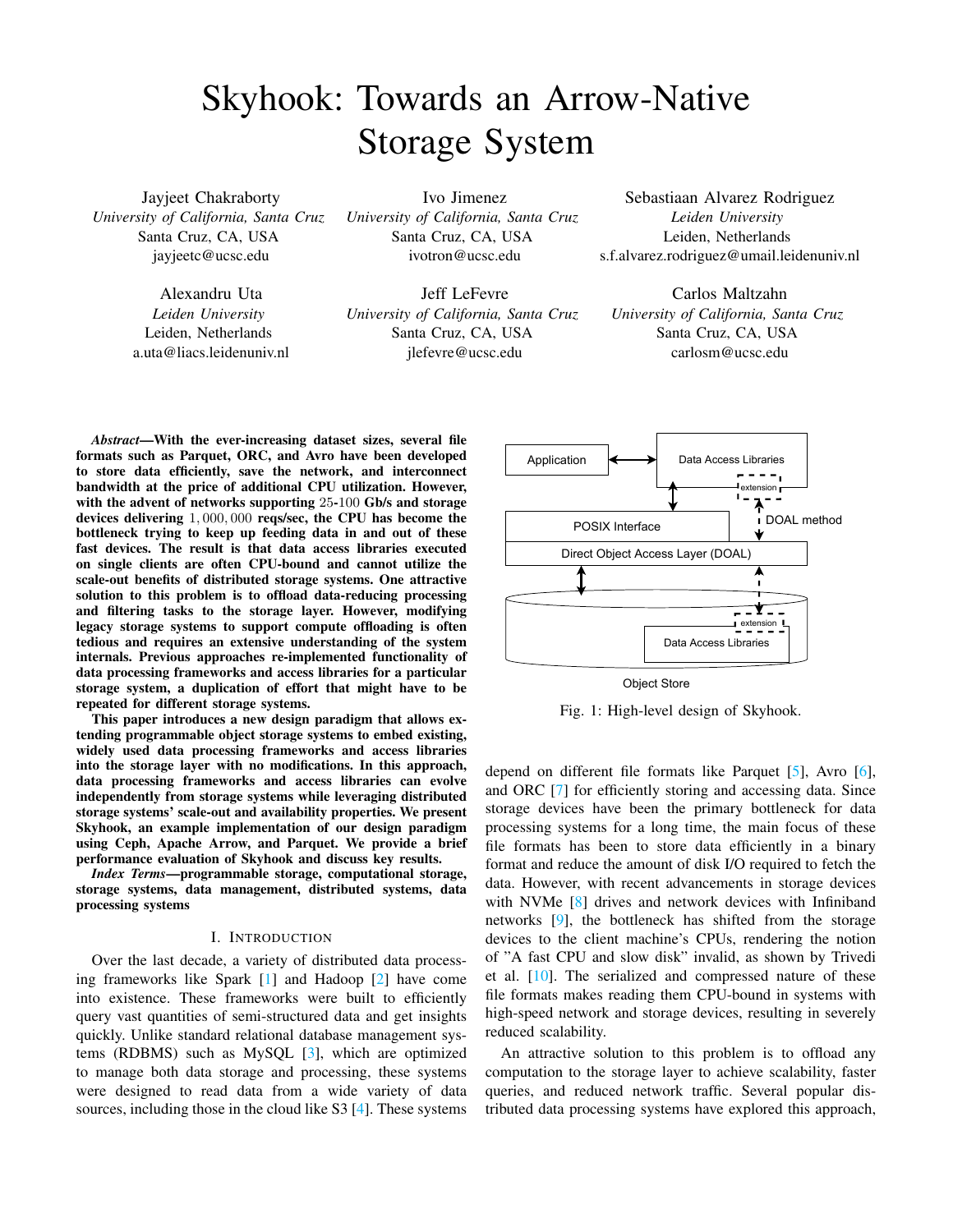e.g. IBM Netazza [\[11\]](#page-7-8), Oracle Exadata [\[12\]](#page-7-9), Redshift [\[13\]](#page-7-10), and PolarDB [\[14\]](#page-7-11). Most of these systems are built following a clean-slate approach and use specialized and costly hardware, such as Smart SSDs [\[15\]](#page-7-12) and FPGAs [\[16\]](#page-7-13) for table scanning. Building systems like these requires in-depth understanding and expertise in using modern hardware for building database systems. Also, modifying existing systems like MariaDB [\[17\]](#page-7-14), as in the case of Your SQL  $[18]$ , requires modifying code that is hardened over the years which may result in performance, security, and reliability issues. A possible way to mitigate these issues is to have programmable storage systems with low-level extension mechanisms that allow implementing applicationspecific data manipulation and access in their I/O path. Customizing storage systems via plugins results in minimal implementation overhead and increases the maintainability of the software.

Programmable object storage systems such as Ceph [\[19\]](#page-7-16),  $[20]$ , Swift  $[21]$ , and DAOS  $[22]$  often provide a POSIX filesystem interface for reading and writing files which are mostly built on top of object storage access libraries such as "librados" in Ceph and "libdaos" in DAOS. Being programmable, these systems provide plugin-based extension mechanisms that allow direct access and manipulation of objects within the storage layer. We leverage these features of programmable storage systems and develop a new design paradigm that allows embedding widely-used data access libraries inside the storage layer. As shown in Figure [1,](#page-0-0) the extensions on the client and storage layers allow an application to execute data access library operations either on the client or via the direct object access layer in the storage server.

We implement Skyhook, an instantiation of our design paradigm using RADOS [\[23\]](#page-7-20) as the programmable object storage backend, CephFS [\[24\]](#page-7-21) as the POSIX layer, Apache Arrow [\[25\]](#page-7-22) as the data access library, and Parquet as the file format. We evaluate the performance of Skyhook by scaling out the cluster measuring metrics such as query latency, CPU utilization, and network traffic. The evaluations show that Skyhook scales by offloading CPU usage for common data processing tasks to the storage layer, freeing the client for other processing tasks. Additionally, since compute units are colocated with storage nodes in Skyhook, the crash recovery and consistency semantics of the storage layer apply naturally to the query processing layer, and Skyhook queries become faulttolerant. Since Skyhook uses Arrow heavily, we contributed our source code to the upstream Apache Arrow open-source project [\[26\]](#page-7-23) [\[27\]](#page-7-24).

In summary, our primary contributions are as follows:

- A design that embeds a widely-used data access library inside storage servers using a plugin infrastructure that does not require any changes to the data access library and has no impact on the storage system's resilience and failure management.
- A design that extends a widely-used data access library with a plugin that allows offloading tasks from clients to storage servers by leveraging existing and unmodified

filesystem and object storage interfaces (assuming an extensible object storage system).

• A brief analysis of the performance gain achieved by offloading dataset scans to the storage servers. We demonstrate that offloading dataset scan operations to the storage layer results in faster queries, enhanced scalability, and reduced network traffic.

## II. BACKGROUND

# *A. Ceph*

Ceph is an open-source software-defined storage platform that implements a distributed object storage layer and provides 3-in-1 interfaces for object, block, and file-level storage. One of the main properties of Ceph is that it does not have a single point of failure because of its CRUSH [\[28\]](#page-7-25) map feature. On a high-level, a CRUSH map contains object-OSD mappings, which are downloaded to the client when connecting to a Ceph cluster. The client uses the mapping information to calculate the location of an object in the cluster and accesses the object directly. The object storage layer of Ceph, RADOS, is programmable as Ceph provides a pluginbased extension mechanism with its Object Class SDK [\[29\]](#page-7-26) that allows extending the object storage layer with custom plugins written in languages such as C++ and Lua. These plugins are embedded in the form of shared libraries inside Ceph OSDs and provide the ability to access and manipulate RADOS objects on the fly within the RADOS I/O path. The Object Class SDK offers a small subset of POSIX APIs such as read, write, and stat. Several Ceph components, such as the RADOS Gateway (RGW) and the RADOS Block Device (RBD), use the Ceph Object Class SDK. We refer to this SDK as the Ceph CLS in the rest of the paper.

#### *B. Apache Arrow*

Arrow is a zero-copy columnar in-memory format for storing structured data optimized for efficient analytics operations on modern hardware. Arrow's uniform disk, memory, and wire format allow applications to overcome any serialization and deserialization overhead while transferring Arrow data between different processes and systems. Apart from being a highly-efficient in-memory format, Arrow is also a collection of several modular data processing components, collectively utilizing which allows building parts or all of a data processing system. Some of the data-processing pieces that Arrow provides are as follows: Gandiva, A LLVM-based expression compiler [\[30\]](#page-7-27); Flight, A gRPc-based data transport interface [\[31\]](#page-7-28); Dataset API, A datasets abstraction [\[32\]](#page-7-29); Arrow IPC, A binary data transfer protocol. Popular data processing systems such as Spark, Dask [\[33\]](#page-7-30), and Ray [\[34\]](#page-7-31) support the Arrow in-memory format.

#### *C. Apache Parquet*

Parquet is an open-source columnar file format for efficient and long-term storage of tabular data. Parquet supports several encoding schemes such as Dictionary and Run-Length Encoding (RLE) and compression schemes such as Snappy,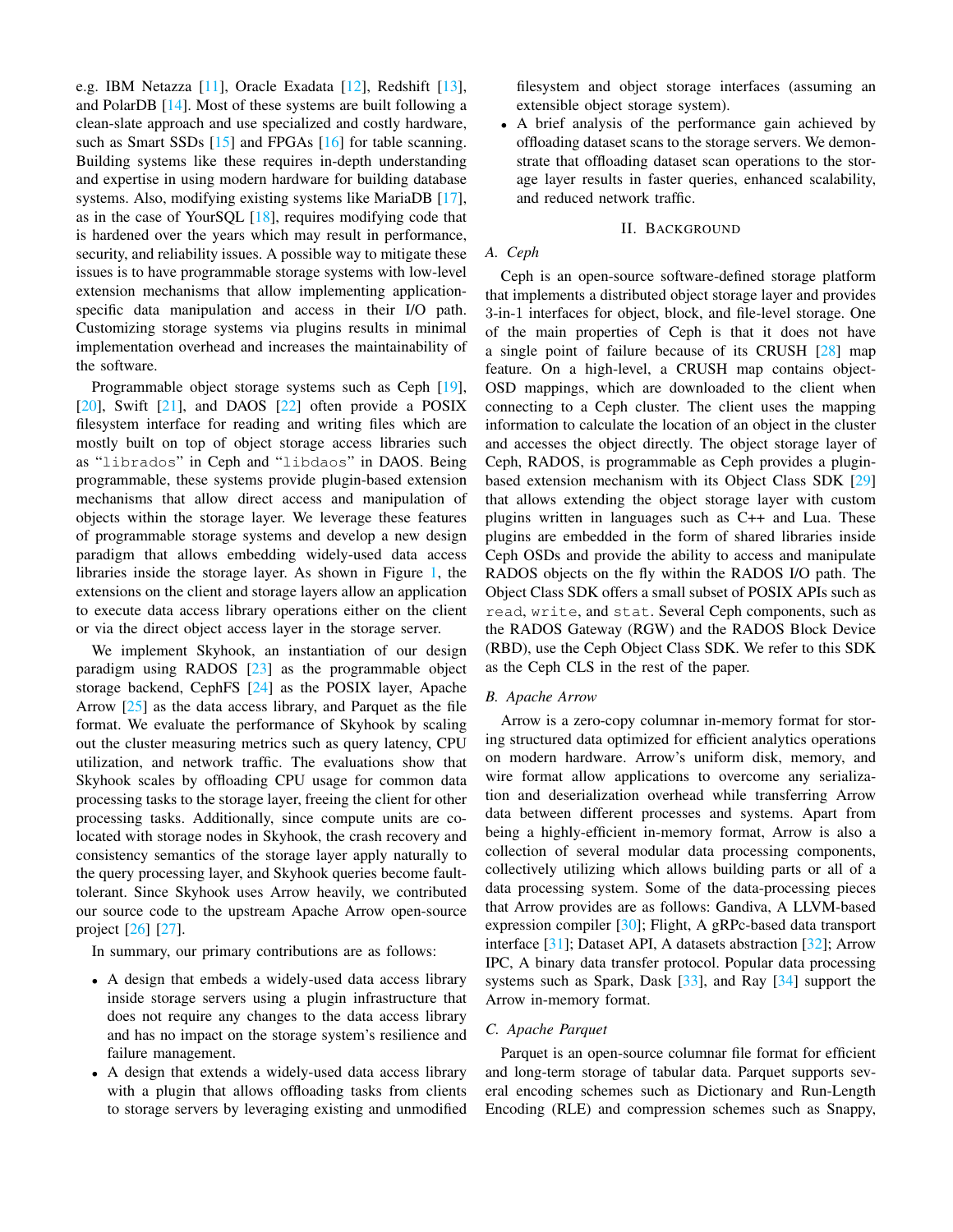<span id="page-2-0"></span>

Fig. 2: Architecture of Skyhook.

LZ4, and ZSTD, which makes it highly space-efficient. One of the essential features of Parquet is its ability to push down predicates. Parquet files contain row group statistics and column offsets in their footer metadata, allowing Parquet file readers to skip over row groups and column data pages containing non-relevant data. In this way, using Parquet for data storage greatly minimizes the I/O required for reads. These characteristics of Parquet make it the de-facto choice for most data processing systems in the Hadoop ecosystem.

#### III. DESIGN AND IMPLEMENTATION

In this section, we discuss our design paradigm, the motivation behind it and provide an in-depth description of the internals of Skyhook. Additionally, we also discuss the portability of our design paradigm to other storage systems and data access libraries.

# *A. Design Paradigm*

One of the most critical aspects of our design is that it allows building in-storage data processing systems with minimal implementation effort. Our design extends the client and storage layers of programmable object storage systems with widely-used data access libraries requiring absolutely no modifications. We achieve this by (1) creating a filesystem shim in the object storage layer so that data access libraries embedded in the storage layer can continue to operate on files, (2) mapping client requests-to-be-offloaded directly to objects using filesystem striping metadata, and (3) mapping files to logically self-contained fragments by using standard filesystem striping. As shown in Figure [2,](#page-2-0) we developed one instantiation of our design paradigm using Ceph as the storage system, Arrow as the data access library, and Parquet as the file format. We expose our implementation called Skyhook via the Arrow Dataset API by creating a new file format abstraction named the SkyhookFileFormat, that extends the FileFormat API [\[35\]](#page-7-32) in Arrow. In the next section, we discuss the internals of Skyhook in detail.

# *B. Skyhook: An Example Implementation*

Extending the Ceph Object Store. In the storage layer, using the Ceph CLS, we create a "scan\_op" object class method that reads a RADOS object containing tabular data encoded in binary file formats such as Parquet and ORC, scans it using Arrow APIs by applying the query parameters received from the client and returns the scanned result in the form of an Arrow table. Reading from binary files requires a filesystem shim (a filesystem-like random access interface) to seek around in a file and read from any offset. Since the Ceph CLS does not provide a full POSIX-like API, for example, with a "seek" method, we utilize the Ceph CLS APIs to create a filesystem shim that allows seeks by keeping track of the file pointer, thereby providing a file-like view over objects. Arrow provides a FileFragment API that wraps a file and allows applying scan operations to it. It takes predicates and projections as inputs, applies them to a file, and returns the result in the form of an Arrow table. Since the filesystem shim allows interacting with objects as files, it seamlessly plugs into the FileFragment API.

Tunneling through CephFS. In Skyhook, files are written to Ceph using the CephFS POSIX interface, which stripes files over fixed-size objects stored in the RADOS layer. During the read phase, to execute the "scan\_op" Ceph CLS method on a RADOS object, Skyhook must first map a file to a RADOS object. This mapping is achieved by leveraging the file striping metadata provided by the Metadata Server (MDS) of CephFS to calculate object IDs from file names. We implement a direct object access (DOA) API on the client-side that facilitates this translation and invokes the Ceph CLS method "scan\_op" on the corresponding RADOS object. The DOA API takes as input a serialized flatbuffer [\[36\]](#page-7-33) which comprises the scan request and contains the parameters as shown in Listing [1.](#page-3-0) The "scan\_op" method is invoked with the serialized scan request as input. Using the DOA API, the client can interact with RADOS objects and manipulate them directly in applicationspecific ways while also having a filesystem view over the objects. It is almost impossible to implement reads without the DOA API because the dynamically generated result data inside the storage servers is not byte-addressable, implying a filesystem interface cannot be used.

Extending the Arrow Dataset API. The Arrow framework provides a FileFormat API that plugs into the Dataset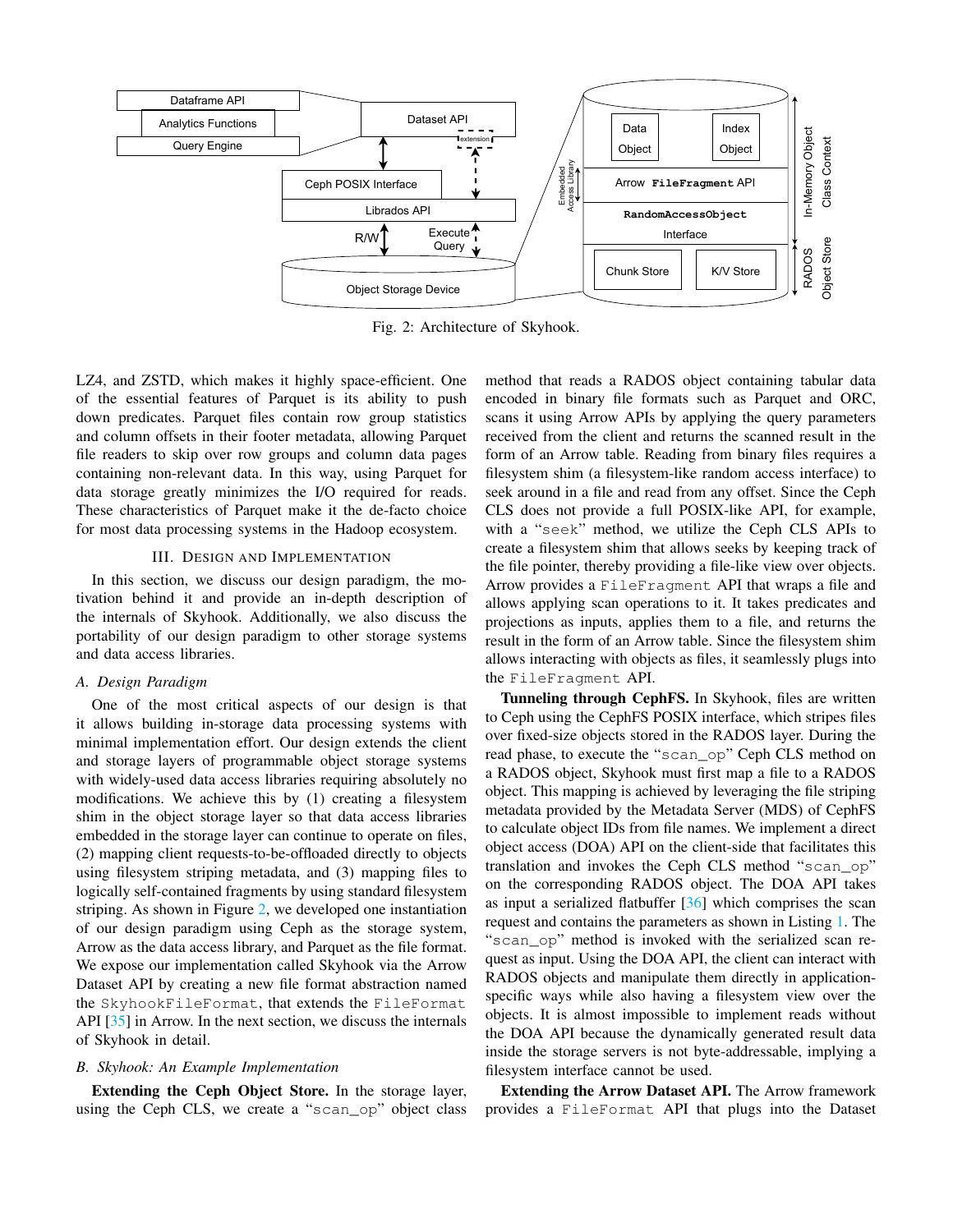```
table ScanRequest {
  file size: long;
  file format: short;
  filter_expression: [ubyte];
  partition_expression: [ubyte];
  dataset_schema: [ubyte];
  projection_schema: [ubyte];
}
```
Listing 1: Scan request in Skyhook.

API [\[32\]](#page-7-29) and allows scanning datasets in a unified manner. It provides APIs for scanning datasets of different file formats such as Parquet, ORC, CSV, and Feather [\[37\]](#page-7-34). Since Parquet is the de-facto file format in most modern data processing systems, we use it as a baseline for our performance evaluations. We extend the FileFormat API in Arrow to create a SkyhookFileFormat API that leverages the DOA API to enable offloading fragment scan operations to Ceph OSDs. The SkyhookFileFormat API serializes the query parameters and passes them on to the DOA API for sending them to the storage layer. This API is generic enough to offload scan operations on every file format supported by Arrow as long as there is a Ceph CLS method to scan the particular file format in the storage layer. This API allows client applications using the Arrow Dataset API to offload file scan operations to the RADOS layer in Ceph by simply changing the file format argument in the Dataset API as shown in Listing [2.](#page-3-1)

Establishing a File Layout Design. Being very efficient in storing and accessing data, Parquet has become the de-facto file format for popular data processing systems like Spark and Hadoop. Since Parquet files are often multiple gigabytes in size, a standard way to store Parquet files is to store them in blocks as in HDFS  $[38]$ ,  $[39]$ , where the typical block size is 128 MB [\[40\]](#page-7-37). While writing Parquet files to HDFS, each row group is stored in a single block to prevent reading across multiple blocks when accessing a single row group. We aim to follow a similar file layout for storing Parquet files in Ceph so that every row group is self-contained within an object. In our design, a Parquet file with  $R$  row groups is split into R Parquet files, each containing the data and metadata from a single row group. To retain the optimizations due to the predicate pushdown capability in Parquet, the footer metadata and the schema of the parent Parquet file are also serialized and written to a separate Parquet file ending with a ".index" extension. So, for every Parquet file containing  $R$  row groups,  $R+1$  small Parquet files are written, each contained within a single RADOS object. We refer to this set of  $R+1$  Parquet files as a logical Parquet file. During the dataset discovery phase, we discover only those files that end with a ".index" extension and read out the schema information from them. During the query execution phase, for every logical Parquet file, first, the footer metadata from the index file is read. Then, the IDs of the row groups that qualify for scanning are calculated based on the row group statistics present in them. Finally, the row group IDs are translated to the corresponding filenames, and

```
# Reading from Parquet
import pyarrow.dataset as ds
format_ = "parquet"dataset = ds.dataset(
    "/dataset", format=format_
)
dataset.to_table()
# Reading from Parquet using Skyhook
import pyarrow.dataset as ds
format_ = ds.SkyhookFileFormat(
    "parquet", "/ceph.conf"
)
dataset = ds.dataset (
    "/dataset", format=format_
)
dataset.to_table()
```
Listing 2: Reading from a Parquet dataset with and without Skyhook using the Arrow Dataset API.

then the underlying objects of these files are scanned in parallel via the DOA API. Similar to scanning Parquet files containing data from row groups, the index Parquet file is also scanned using a Ceph CLS method. The index file feature discussed here is only a design proposal and is yet to be implemented in Skyhook. Figure [3](#page-4-0) shows the file layout design.

# *C. Portability*

The implementation of Skyhook consists of several pluggable and reusable components that make it feasible to port Skyhook's design to other systems. In this section, we discuss how the design paradigm of Skyhook can be applied to other programmable object storage systems and data-access libraries by specifying the requirements in both the client and the storage layers.

We start by discussing the portability of Skyhook's design to other programmable object storage systems. The DOA and the storage connection APIs defined in the SkyhookFileFormat API on the client-side needs to use the object storage system specific access library to be able to connect to the storage layer and execute object class methods in the storage nodes. On the storage-side, the filesystem shim defined in the storage plugin needs to use the storage system specific object class SDK to access the corresponding object store. Additionally, the storage system should have a POSIX interface that allows using a user-defined stripe unit while writing files. This is essential to ensure that every file is backed by a single object.

Skyhook's design paradigm can be ported to other data access libraries. To achieve this, the data access library on the client-side should have a Dataset API to discover and instantiate a dataset abstraction over a directory of files. It should be able to map file scan calls to object class method calls using the DOA API. Additionally, a format-specific file writer is required to split large files into object-sized ones and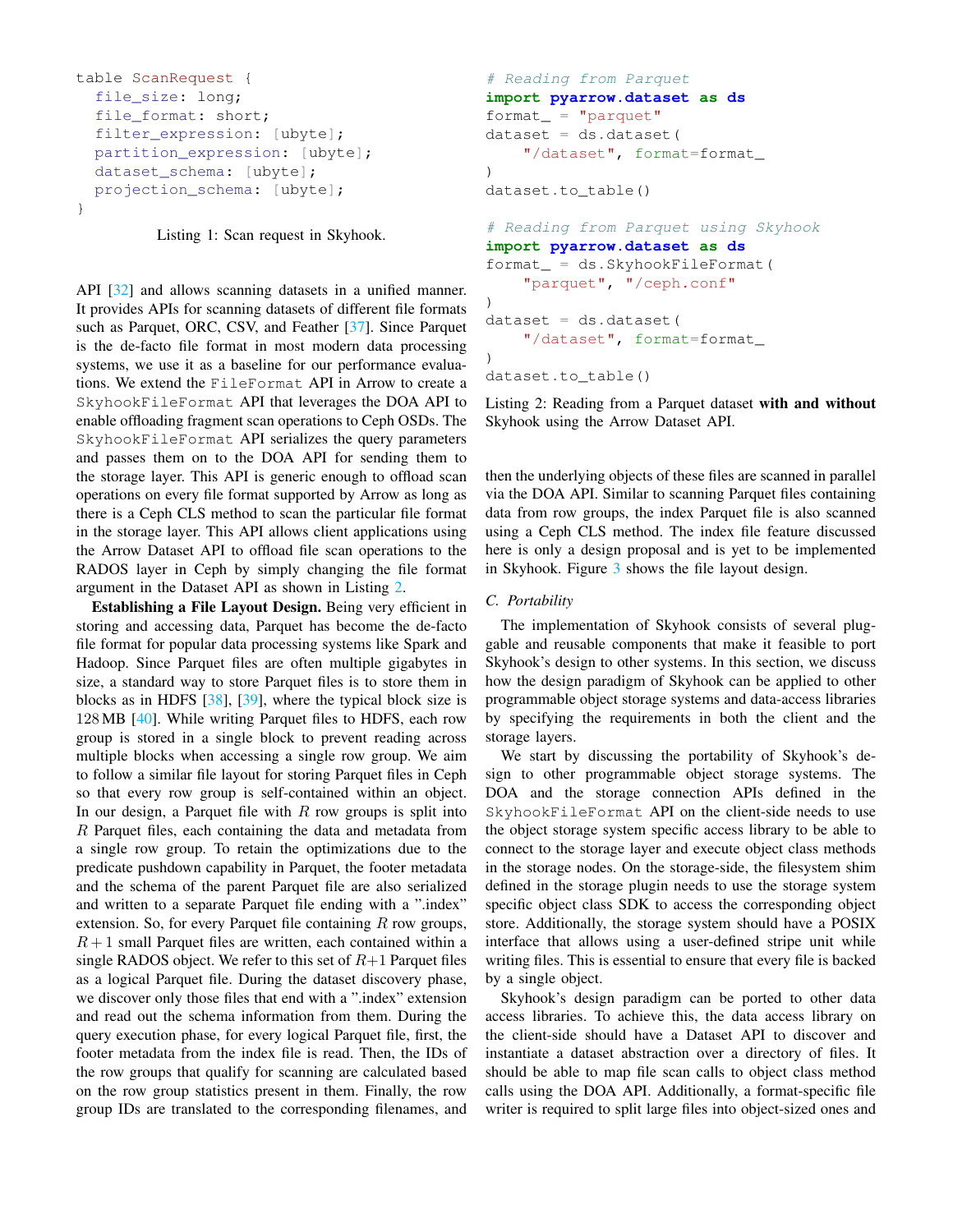write them in the POSIX filesystem by manipulating the stripe unit. In the storage nodes, the data access library should be embeddable in the form of shared libraries and should compile with the storage plugin. Most importantly, it needs to use the filesystem shim as a data source to read from objects as files.

<span id="page-4-0"></span>

Fig. 3: File layout design for Skyhook.

# IV. EVALUATIONS

We performed experiments to compare the query latency, CPU utilization, and network bandwidth usage of accessing a dataset and filtering at the client or the storage server. The experiments were performed on CloudLab, the NSFfunded bare-metal-as-a-service infrastructure [\[41\]](#page-7-38). For our experiments, we exclusively used machines with an 8-core Intel Xeon D-1548 2.0 GHz processor (with hyperthreading enabled), 64 GB DRAM, a 256 GB NVMe drive, and a 10 GbE network interface. These bare-metal nodes are codenamed "m510" in CloudLab. We ran our experiments on Ceph clusters with 4, 8, and 16 storage nodes and a single client node. Each storage node had a single Ceph OSD running on the NVMe drive. We configured the OSDs to use 8 threads to prevent contention due to hyperthreading in the storage nodes. The number of placement groups (PGs) was increased from 128 to 512 while scaling out the cluster to avoid increased lock contention. A CephFS interface was created on a 3-way replicated pool and was mounted in user mode using the cephfuse utility.

We used a dataset with 1.2 billion rows and 17 columns consisting of data from the NYC yellow taxi dataset [\[42\]](#page-7-39) as our workload. The in-memory size of the dataset was found to be about 155 GB. In this work, we experimented with 64 MB files as we discovered that 64 MB files produced the best results for both with and without Skyhook cases. The dataset was generated by replicating a 64 MB Parquet file 460 times. The Parquet files used were uncompressed. The fact that reading directly from RADOS bypasses any cache allowed us to replicate the same file without any cachingrelated implications on performance. Since a row group is supposed to be self-contained within a single object and the unit of parallelism in the Arrow Dataset API when using Parquet is a single row group, we used Parquet files having a single row group backed by a single RADOS object in all our experiments. Accordingly, the underlying object size was also 64 MB. Since the index file feature was not available in Skyhook, we used similarly configured datasets containing only single row group 64 MB Parquet files for both with and without Skyhook experiments. We used the Python version of the Arrow Dataset API for the experiments and used Python's ThreadPoolExecutor for launching scans in parallel, following an asynchronous I/O model. We measured latency, scalability, CPU usage, and network traffic of scanning a Parquet dataset with and without Skyhook.

#### <span id="page-4-1"></span>*A. Latency*

We ran queries to select 100%, 99%, 75%, 50%, 25%, 10%, and 1% of the rows from our dataset. The queries were crafted so that the rows always get selected from the beginning of the row group in every file. So, 10% of the rows indicates that the first 10% of the rows were selected from every file. In the 100% selectivity case, Skyhook reads and returns all the rows without applying any filters to the dataset. The IO depth at each storage node was maintained at 2 across all the experiments. As shown in Figure [4,](#page-5-0) scanning with Skyhook is slower than without Skyhook in the 100% scenario since there is no reduction of data sent over the network, and on top of that, Skyhook ends up sending more data as it uses LZ4-compressed Arrow IPC format on the wire which has a slightly larger byte size than the uncompressed Parquet format. On scaling out from 4 to 8 nodes, the performance of scans, both with and without Skyhook, improved as there were still CPU resources available to use. But, on scaling out from 8 to 16 nodes, the scan without Skyhook bottlenecked on the client CPU usage and stopped scaling further, whereas the scans with Skyhook, being not bottlenecked, scaled out. Skyhook maintains scalability as it can offload and distribute computation across all the storage nodes rather than staying CPU bottlenecked on the client. Also, the conversion from in-memory to wire format of Arrow requires multiple small memory copies whose overhead add up to cause significant performance degradation in Skyhook. This performance degradation is visible in the 4 nodes scenario because the without Skyhook scan is not bottlenecked, and there is nothing to tradeoff the conversion overhead of Skyhook scans as in the 8 and 16 nodes cases.

#### *B. CPU Usage*

Figure [5](#page-5-1) shows the CPU utilization over time by the client and the storage layers during a query execution with 100% selectivity on a cluster with 16 storage nodes. The CPU usage has been recorded using Prometheus's [\[43\]](#page-7-40) node metrics exporter. We observe that Parquet almost exhausts the client's CPU even with no filtering involved. This observation implies that the client would be unable to do any other processing work, and the query performance is bottlenecked on the client's CPU. On the other hand, we observe that with Skyhook, plenty of CPU is available on the client node, and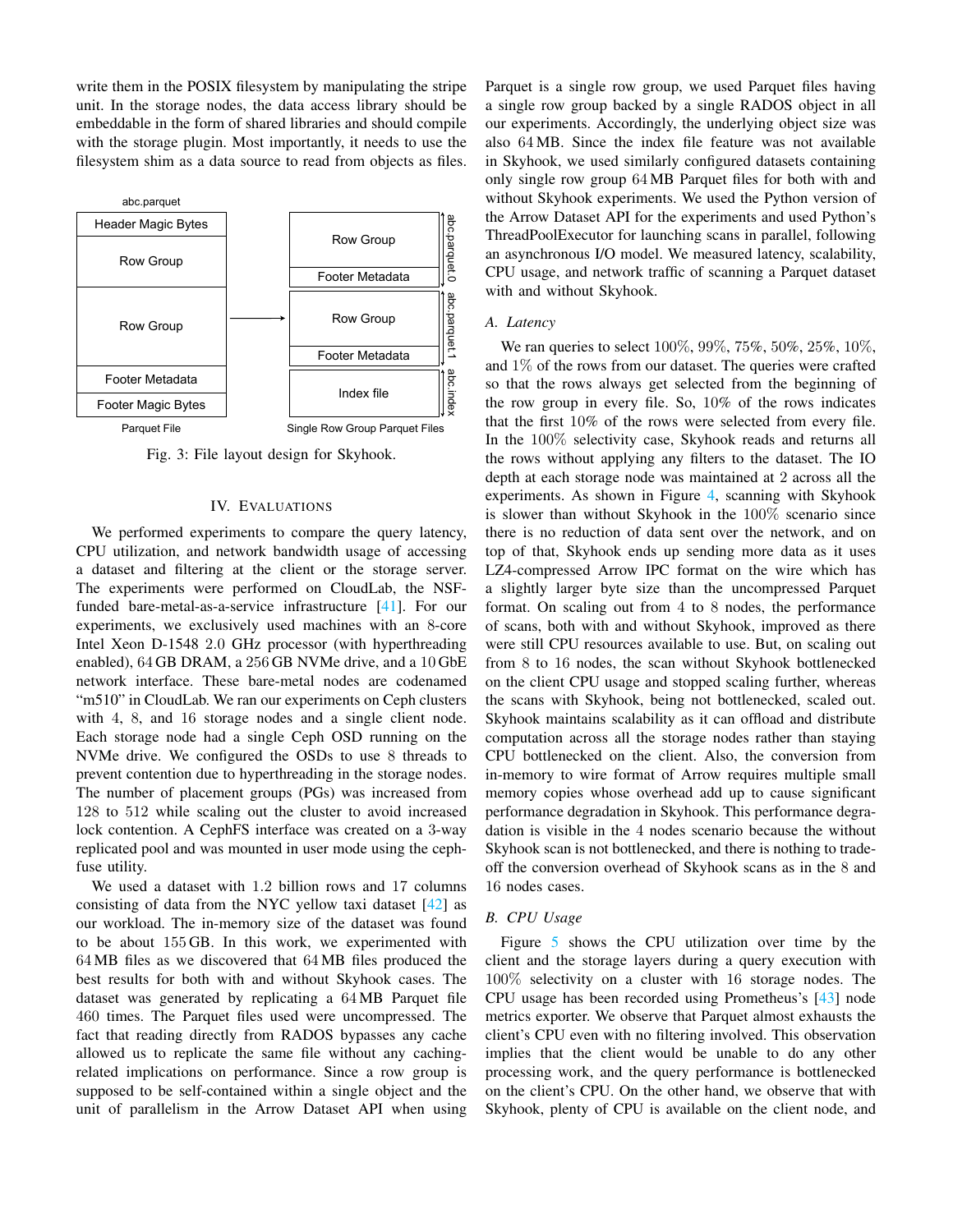<span id="page-5-0"></span>

Fig. 4: Query latency variation on scaling out from 4 to 8 and 16 storage nodes.

there is high CPU utilization on the storage layer. The CPU usage on the client node can be attributed to the decompression of LZ4-compressed Arrow IPC data received as the result of scan operations. Hence, with plenty of CPU available on the client-side, more asynchronous threads can be launched to improve parallelism, or the client can take other processing tasks.

<span id="page-5-1"></span>

Fig. 5: CPU utilization of scans without (left) and with (right) Skyhook. The thick blue line shows the CPU utilization on the client, and the thin lines show the CPU utilization on the storage servers.

## *C. Network Traffic*

While performing our experiments, we recorded the network traffic received on the client node. Figure [6](#page-5-2) shows the network throughput for query executions with 100%, 10%, and 1% selectivities on a cluster with 16 storage nodes. On scanning with Skyhook, the network traffic keeps reducing as we move from lower (100%) to higher (1%) selectivities. In contrast, without Skyhook, the network traffic always remains the same, which implies significant bandwidth wastage. The numbers recorded show that using Skyhook results in significant data movement reduction. The network traffic for Skyhook is slightly higher than without Skyhook for the 100% scenario because the LZ4-compressed Arrow IPC format that Skyhook uses for transferring data is slightly larger in byte size than the uncompressed Parquet binary format, and moving that extra data becomes an overhead since, during 100% selectivity, all of the data is sent back in both cases.

<span id="page-5-2"></span>

Fig. 6: Network bandwidth usage with and without Skyhook.

#### *D. Crash Recovery*

To verify the crash recovery functionality while using Skyhook, we executed a long-running query with 100% row selectivity and restarted all the OSDs one-by-one in about the middle of the query execution to simulate a crash. As shown in Figure [7,](#page-6-2) the query execution throughput resumed back to what was before the crash as the Ceph OSDs started restarting. This result shows that Skyhook queries are naturally faulttolerant due to the co-location of query execution units with fault-tolerant storage nodes.

## V. RELATED WORK

Several distributed data processing systems have embraced the idea of query offloading to the storage layer for performance improvement. The paper on the Albis [\[10\]](#page-7-7) file format by Trivedi et al. explored that with high-performance storage and networks, CPUs have become the new bottleneck. Since the CPU bottleneck on the client hampers scalability, offloading CPU to the storage layer has become more important. Recently, S3 introduced S3 Select [\[44\]](#page-7-41), which allows files in either Parquet, CSV, or JSON format to be scanned inside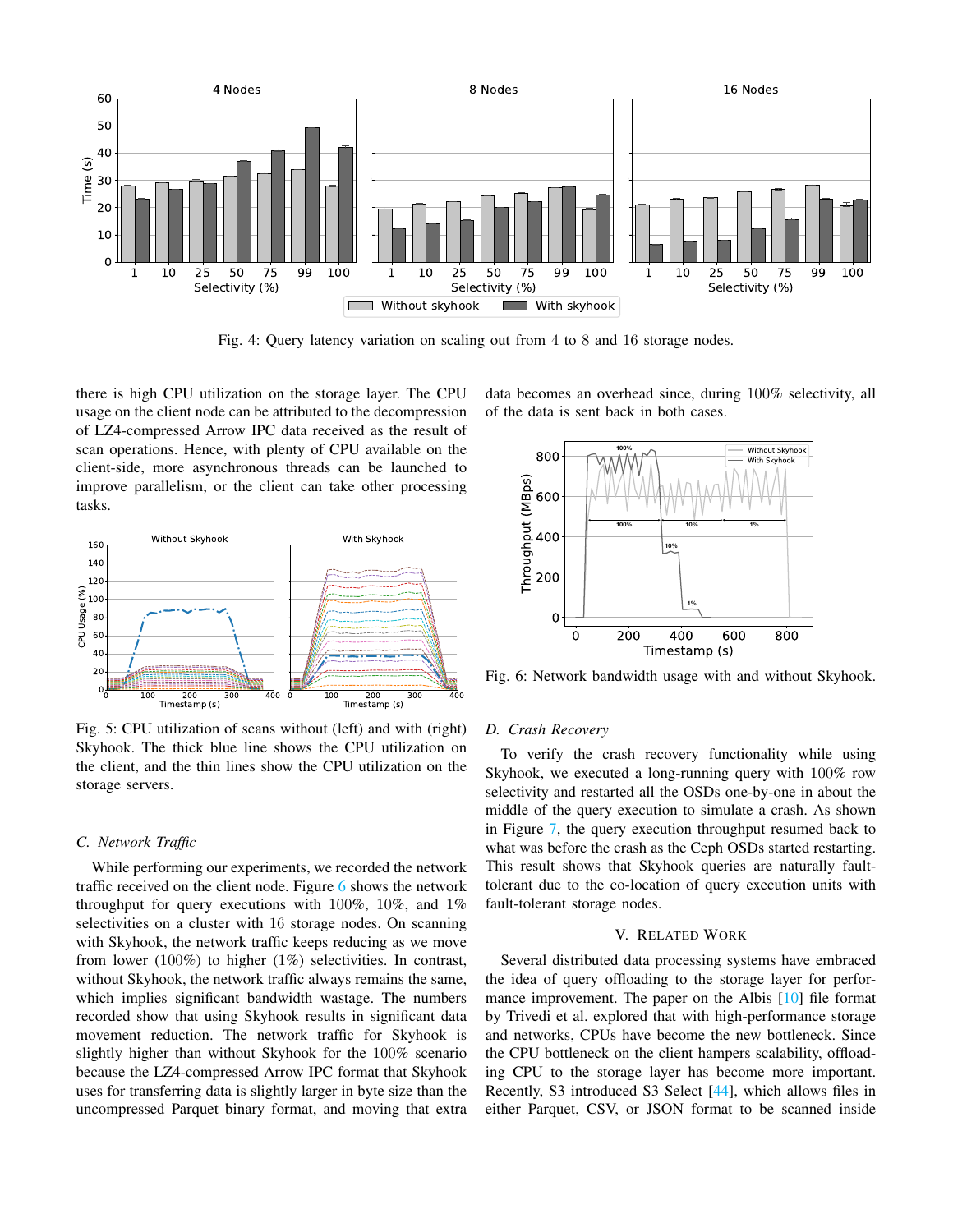<span id="page-6-2"></span>

Fig. 7: Network throughput as perceived from the client in the event of all OSDs crashing one by one. The steep drop in throughput is where all the OSDs crashed.

S3 for improved query performance. Many other systems which already support reading from S3, e.g. Spark [\[45\]](#page-7-42), Redshift [\[13\]](#page-7-10), Snowflake [\[46\]](#page-7-43), and PushdownDB [\[47\]](#page-7-44) have started taking advantage of S3 Select. But being an IaaS [\[48\]](#page-7-45), the performance of S3 Select cannot be tuned, nor can it be customized to read from file formats except the ones it supports. Systems like IBM Netezza [\[11\]](#page-7-8), PolarDB [\[14\]](#page-7-11), and Ibex [\[49\]](#page-7-46) depend on sophisticated and costly hardware like FPGAs and Smart SSDs to perform table scanning inside the storage layer. These systems employ hardware-software co-design techniques to serve their specific use cases. These systems generally follow a clean-slate approach and are built from the ground up specifically tailored for query offloading. The recent work by Adams et al. [\[50\]](#page-7-47) shows that near-data processing can be enabled without requiring modifications by ensuring that data elements do not cross shard boundaries and by sharing data layout information with the clients. On a high level, this approach is somewhat similar to that of Skyhook, except that the work is in its early stages, and the authors do not provide any performance evaluation of their prototype implementation.

In our approach, we take a programmable storage system, Ceph, and extend its filesystem and object storage layers to allow offloading queries leveraging the extension mechanisms it provides. Storage systems like OpenStack Swift [\[21\]](#page-7-18) and DAOS [\[22\]](#page-7-19) also provide extension mechanisms via Storelets [\[51\]](#page-7-48) and DAOS middleware [\[52\]](#page-7-49) respectively. We embed Arrow libraries inside the storage layer to build the data access logic. Our approach signifies that storage systems should provide plugin mechanisms so that they can be easily extended to support ad-hoc functionality and do not need modification of legacy code or require a complete rebuild.

## VI. FUTURE WORK

As discussed in Section [IV-A,](#page-4-1) currently, Skyhook's performance suffers from the in-memory to wire serialization overhead of Apache Arrow. We believe that employing techniques such as using RDMA for transferring data over the network can help alleviate this serialization overhead. Implementing this would require changes in the wire protocols of both Arrow and Ceph. On the use cases front, we are currently working on integrating Skyhook with in-memory SQL-based query engines such as DuckDB [\[53\]](#page-7-50) and evaluating the performance over industry-standard benchmarks such as TPC-H and TPC-DS. We also plan on assessing the performance of Skyhook with modern distributed computing systems such as Dask and Ray, as their recent addition of Dataset API support has made their integration with Skyhook seamless. Another line of future work deals with using Gandiva to accelerate the query processing performance of Arrow inside the storage layer. Finally, we plan on implementing a Flight-based communication protocol in Ceph to make the system faster and more arrow-native.

## VII. CONCLUSION

This paper presents a new design paradigm that allows extending the POSIX interface and the object storage layer of programmable object storage systems with plugins to allow offloading compute-heavy data processing tasks to the storage layer. We discuss how to embed different data access libraries and processing frameworks inside plugins to build a universal data processing engine that supports various file formats. We present an instantiation of this design, Skyhook, implemented using Ceph for the storage system and Arrow for the data processing layer. Currently, Skyhook supports reading Parquet files only, but we can easily add support for other file formats since we use Arrow as our data access library. We also discuss our file layout design for storing Parquet files in Ceph, similar to HDFS that allows efficient querying. We expose our implementation via a SkyhookFileFormat API, an extension of the Arrow FileFormat API, and also contributed our code to the Apache Arrow open-source project. Additionally, we present a brief performance evaluation of Skyhook and demonstrate that offloading compute-heavy query execution to the storage layer helps improve query performance by reducing data movement significantly.

## VIII. ACKNOWLEDGEMENTS

This work was partially funded by the United States National Science Foundation Cooperative Agreement OAC-1836650 (IRIS-HEP), CNS-1764102, and CNS-1705021, as well as by the UC Santa Cruz Center for Research in Open Source Software (CROSS), and through the Dutch National Science Foundation NWO Veni grant VI.202.195. We would also like to thank the members of the Apache Arrow community for their extensive reviews on our pull request and to everyone who has contributed code to the project. Finally, we would like to thank Dr. Julian Kunkel for shepherding this paper and the anonymous reviewers for their valuable feedback.

#### **REFERENCES**

- <span id="page-6-0"></span>[1] M. Zaharia, M. Chowdhury, M. J. Franklin, S. Shenker, I. Stoica *et al.*, "Spark: Cluster computing with working sets." *HotCloud*, vol. 10, no. 10-10, p. 95, 2010.
- <span id="page-6-1"></span>[2] T. White, *Hadoop: The definitive guide*. " O'Reilly Media, Inc.", 2012.